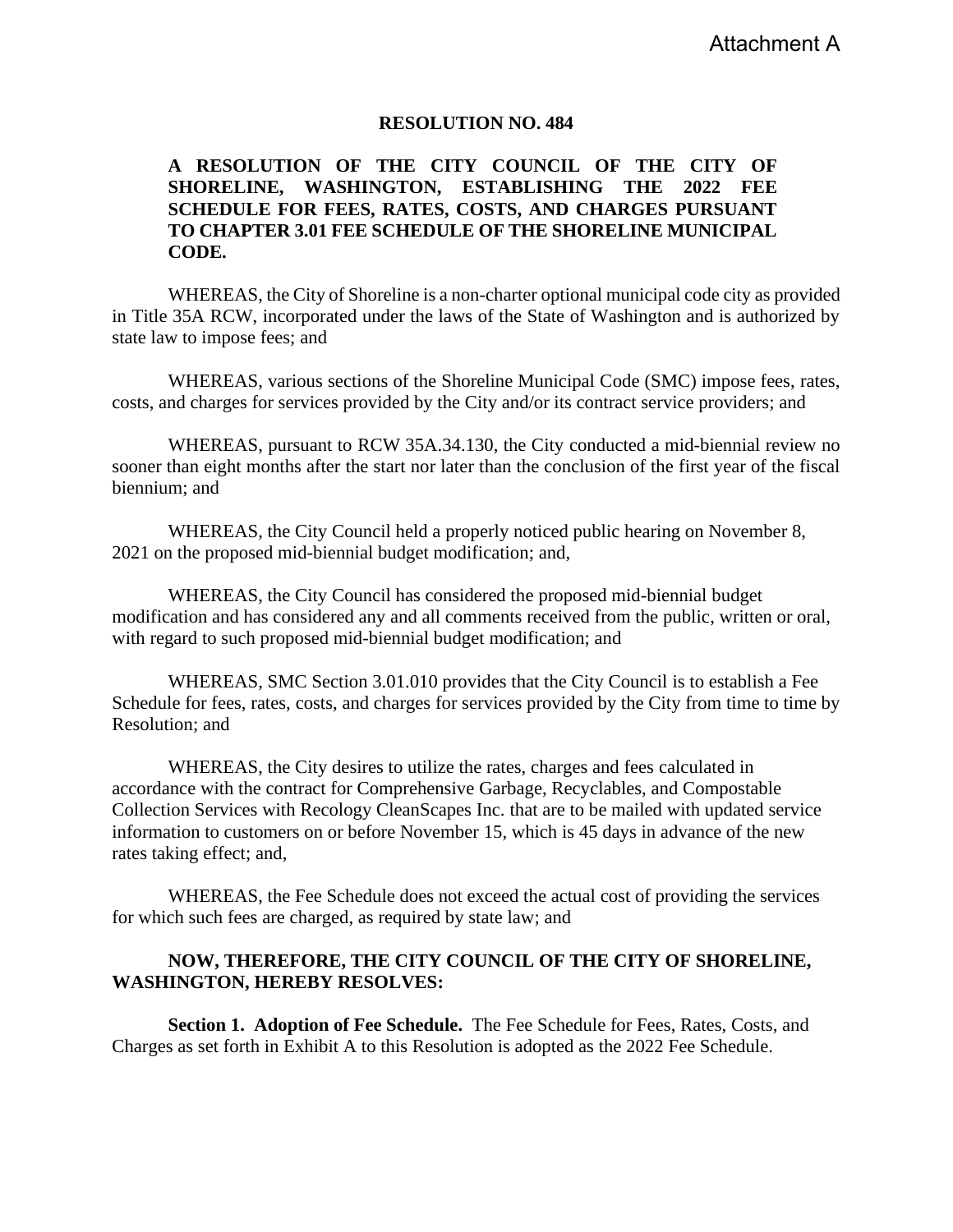**Section 2. City Manager Authorized to Amend Rate Schedule.** In accordance with the Comprehensive Garbage, Recyclables, and Compostable Collection Contract with Recology Cleanscapes Inc. and upon City review and verification, Recology will mail to customers finalized rates and updated service information on or before November 15, which is 45 days in advance of the new rates taking effect. The Council hereby authorizes the City Manager to amend the Rate Schedule to adopt, adjust, or incorporate those modified rates or fees.

**Section 3. Corrections by City Clerk or Code Reviser.** Upon approval of the City Attorney, the City Clerk and/or the Code Reviser are authorized to make necessary corrections to this Resolution, including the corrections of scrivener or clerical errors; references to other local, state, or federal laws, codes, rules, or regulations; or ordinance numbering and section/subsection numbering and references.

**Section 4. Severability.** Should any section, paragraph, sentence, clause or phrase of this Ordinance, or its application to any person or circumstance, be declared unconstitutional or otherwise invalid for any reason, or should any portion of this ordinance be preempted by state or federal law or regulation, such decision or preemption shall not affect the validity of the remaining portions of this ordinance or its application to other persons or circumstances.

**Section 5. Effective Date.** This Resolution shall take effect at 12:01 a.m. January 1, 2022.

\_\_\_\_\_\_\_\_\_\_\_\_\_\_\_\_\_\_\_\_\_\_\_ \_\_\_\_\_\_\_\_\_\_\_\_\_\_\_\_\_\_\_\_\_\_\_

## **ADOPTED BY THE CITY COUNCIL ON NOVEMBER 15, 2021.**

Mayor Will Hall

## **ATTEST: APPROVED AS TO FORM:**

\_\_\_\_\_\_\_\_\_\_\_\_\_\_\_\_\_\_\_\_\_\_\_\_

**Jessica Simulcik Smith Margaret King** City Clerk City Attorney

Date of Publication: , 2021 Effective Date: , 2021